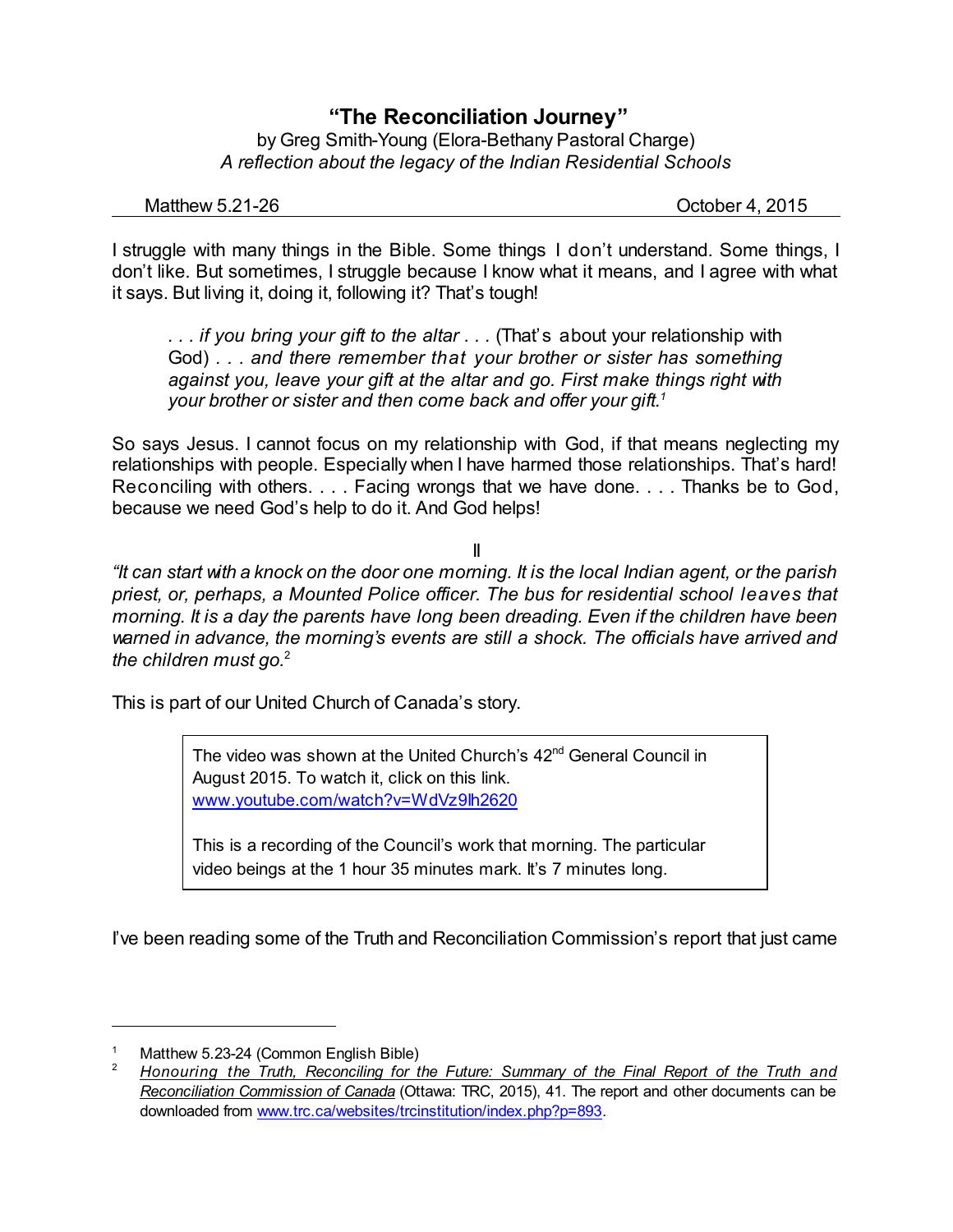out. <sup>3</sup> A few things are striking me.

This was not an accident. Even by the standards of their own time, these children were treated terribly. Upon arrival, they were stripped of anything that reminded them of their home, their culture.<sup>4</sup> Siblings were separated.<sup>5</sup> They were punished for speaking their language. They were warehoused in buildings which were usually poorly built, poorly maintained, unhealthy, unsanitary, and dangerous.<sup>6</sup> They were fed inadequate diets.<sup>7</sup> They were forced to work, to cover the school expenses. $^8$  They lived in fear. $^9$  They were harshly disciplined.<sup>10</sup> Many were sexually abused, and little were done to protect them. Many became sick.<sup>11</sup> At least 6,000 died, probably more. Most were buried in long-forgotten graves, far from home.<sup>12</sup> Often, their families were not even told where they were laid to rest.

Here is a quick summary. As places of learning, the schools failed.<sup>13</sup> At best, they were *"institutionalized child neglect."* <sup>14</sup> Too often, they were worse.

III

It was not a problem of some bad apples, here and there. The whole system was wrong. The schools had one purpose: to annihilate Aboriginal culture. We thought that the best thing for Indians was to kill what made them Indian.

Imagine, a town stripped of all its children. While they are away — maybe for the school year, maybe years at a time — their language is suppressed. Their culture is demeaned. Their history, mocked. Their ancestry, belittled. They are told their parents are ignorant savages.

One school principal said this was all designed to *"counteract the evil tendencies of the Indian nature."* 15

A cabinet minister said that

*. . . if you wish to educate these children you must separate them from their parents .*

*. . If you leave them in the family . . . they still remain savages, whereas by separating*

14 Ibid.

The TRC came from an agreement between survivors of the schools, the federal government that set up the system, and church denominations like ours which ran the schools.

<sup>4</sup> Ibid, 43.

<sup>5</sup> Ibid, 44.

<sup>6</sup> Ibid, 46.

<sup>7</sup> Ibid, 47 and 88-92.

<sup>8</sup> Ibid.

<sup>9</sup> Ibid, 45.

<sup>10</sup> Ibid, 103-107.

<sup>11</sup> Ibid, 92-101.

<sup>12</sup> Ibid, 92-103.

<sup>13</sup> Ibid, 74.

<sup>&</sup>lt;sup>15</sup> Executive Summary, 76 and, more generally, 74-80 and 83-87.